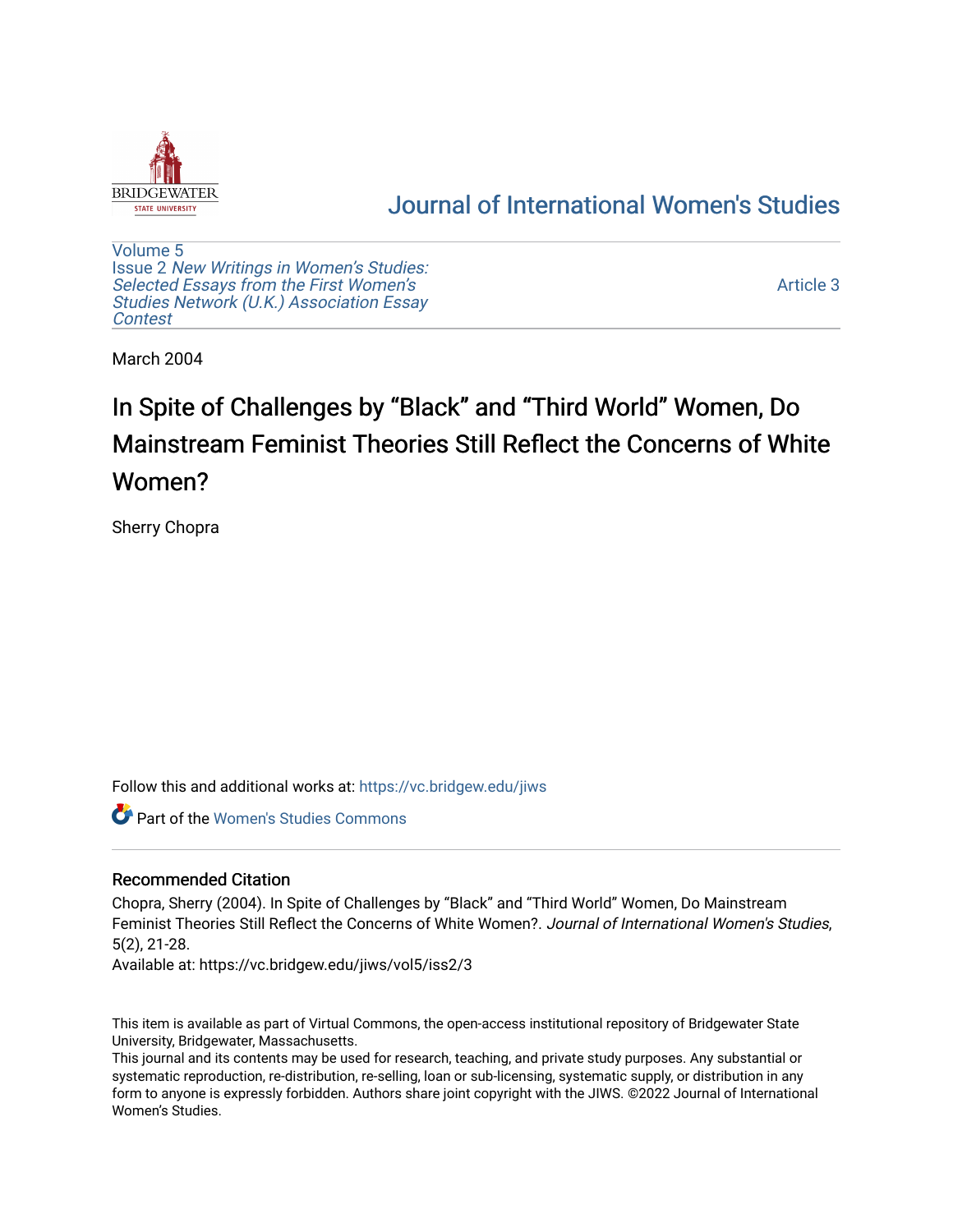### **In spite of challenges by "black" and "third world" women, do mainstream feminist theories still reflect the concerns of white women?**

#### By Sherry Chopra<sup>1</sup>

#### **Abstract**

This paper examines the extent to which, despite challenges by "black" and "third world" women, mainstream feminist theory continues to be dominated by the concerns of white women. It considers the problematic nature of categories such as "white women's interests" and "black women's concerns" – specifically the reification of racial or ethnic identity that they imply. Such a process ignores the complex power hierarchies and often-conflicting interests of groups and individuals within them. Having destabilized homogenous definitions of group interests and identities, however, it becomes necessary to conceptualize ways of discussing, theorizing and organizing against patterns of material, social and political inequalities in a racist society. In such a context, categorization based on constructed group boundaries can be a useful and sometimes powerful tool in the discussion, critique and dismantling of racist hierarchies of power. These group boundaries must be presented as shape shifting, historically specific and responsive – constructed in a context of common or overlapping struggles. "Black" and "third world" women's challenges to mainstream feminism have highlighted the ways in which issues central to their lives have been misrepresented, fetishized or rendered invisible. They have demanded recognition of the global imbalances in within which mainstream feminist agendas are structured. Such critiques have resulted in theoretical responses from within mainstream feminisms, including the importance now given to the politics of location and attempts to destabilize "whiteness". This paper argues that these responses are important, and that some change has occurred, but that "black" and "third world" women continue to be marginalized within mainstream feminist theory and that analytical categories and frameworks must be altered and power hierarchies continually challenged before mainstream feminisms begin to address issues and concerns other than those of white, middle-class women in any sustained manner.

#### *Key Words:*

l

"Had what is understood as feminism been constructed from Sojourner Truth's perspective, how might its agenda have looked? What priorities would it have set up for women's liberation? How would it have treated difference?" (Aziz 1992, p.292)

<sup>&</sup>lt;sup>1</sup> This paper was submitted as a requirement of a Master's degree at the Gender Institute, London School of Economics and Political Science. Chopra completed an MSc in Gender and Development in 2002. She is currently working as a domestic violence caseworker at Southall Black Sisters, a black feminist organization in West London.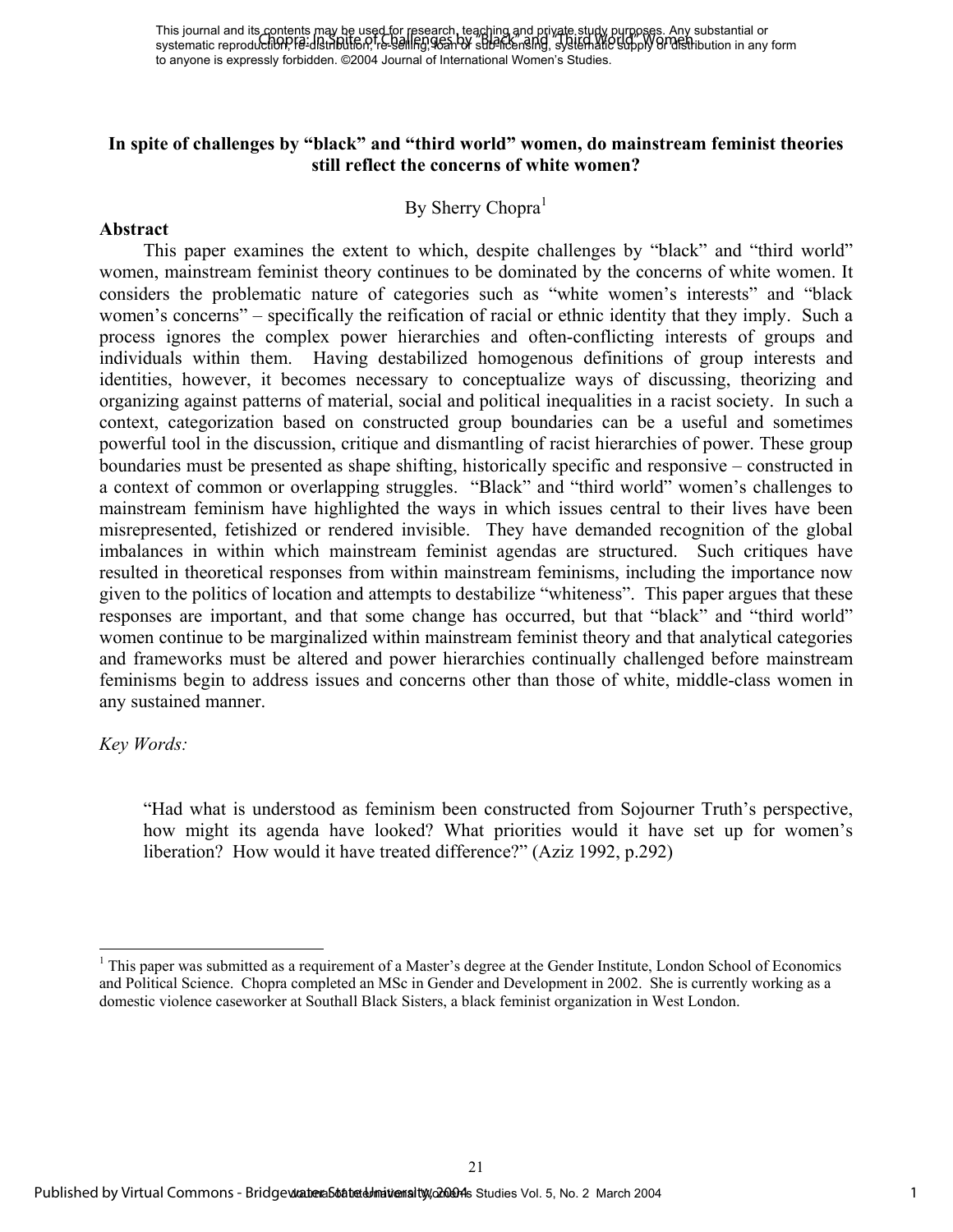After over two decades of sustained critiques by "black" and "third world"<sup>2</sup> women, feminists in the academy have generally come to recognize that mainstream feminist theories have reflected the concerns and interests of a privileged few; namely those of white, middle class women. These theories have done so under the pretense of speaking for "all women." Adrienne Rich has used the term "white solipsism" (Rich's term, quoted in Aziz 1992, p.297) to describe the tendency of mainstream feminisms to see the world in terms of the white gaze, which informs thought and political practice, including the production of theory**.** Therefore, critiques by black and third world women have pointed to the inability of these theories to speak to their experiences "in any meaningful way." (Amos and Parmar 1984, p.4) Valerie Amos and Pratibha Parmar have argued that the issue is not merely the absence of black and third world women within these feminisms, and therefore the "solution" cannot simply be their "inclusion." Instead, central categories of analysis within mainstream feminisms have to be challenged, and their historical and contemporary positions accounted for (Amos and Parmar 1984, p.4).

In this paper I will consider the extent to which, despite challenges by black and third world women, feminist theory continues to be dominated by the concerns of white women. To do this, I will examine some of the critiques made by black and third world women, and how they have been taken up by mainstream feminisms. I will also consider the politics of location and attempts to destabilized "whiteness", which have emerged as theoretical responses to these critiques. I will assess their possible value and limitations. Initially, however, I will examine the problematic yet sometimes necessary nature of phrases such as "white women's concerns" and "black women's interests". I will argue that though there have been some important responses and some change has occurred, black and third world women continue to be marginalized within mainstream feminist theory.

The presentation of racial, ethnic or regional identities or interests as fixed and homogenous has the dangerous effect of making invisible complex and important differences. Chandra Mohanty has argued that this discursive process "colonizes and appropriates the pluralities of the simultaneous location of different groups of women." (Mohanty 1991, p.71). Defining the concerns of "white", "black" or "third world" women is problematic because it ignores the complex power hierarchies and often-conflicting interests of groups and individuals classified as such. Class, region, religion, types and phases of diaspora, and residence in the "first" or "third" world are only a few of the continually reconfiguring axes within which identities and interests are formed and reformed. If, as in this paper, I use the term "third world" to define an aspect of my identity, I must problematize my usage of it and account for my middle class upbringing in "multicultural" urban North America. I must consider how my interests, as I currently define them, differ from other black and third world women (from and living in different regions, of different classes and castes), both in Toronto (where

22

 $\overline{a}$ 

 $2^2$  Both "black" and "third world" are problematic terms that homogenize important differences and antagonisms based on history, location, region of birth and residence, class, caste, language, religion, and sexuality. Yet I find them preferable to the term "women of colour", which not only negates "white" as a "colour" or racial category, thereby continuing to render it invisible, but has strong associations with "Coloured", the term used to describe "other" people from slavery onwards in the North American context. I use "black" to refer to people of African-American/Caribbean heritage in the west, and "third world" for people in and descendant from the geographical third world. These terms can overlap. Though "third world" peoples born or living in the west may not necessarily define themselves as such, I will problematically use the term in order to be able to speak about experiences (though varied) of discursive, social and legal "othering" within these contexts. Because I am using "third world" in place of "of colour", I (again problematically) will use the term to describe myself for the purpose of this essay.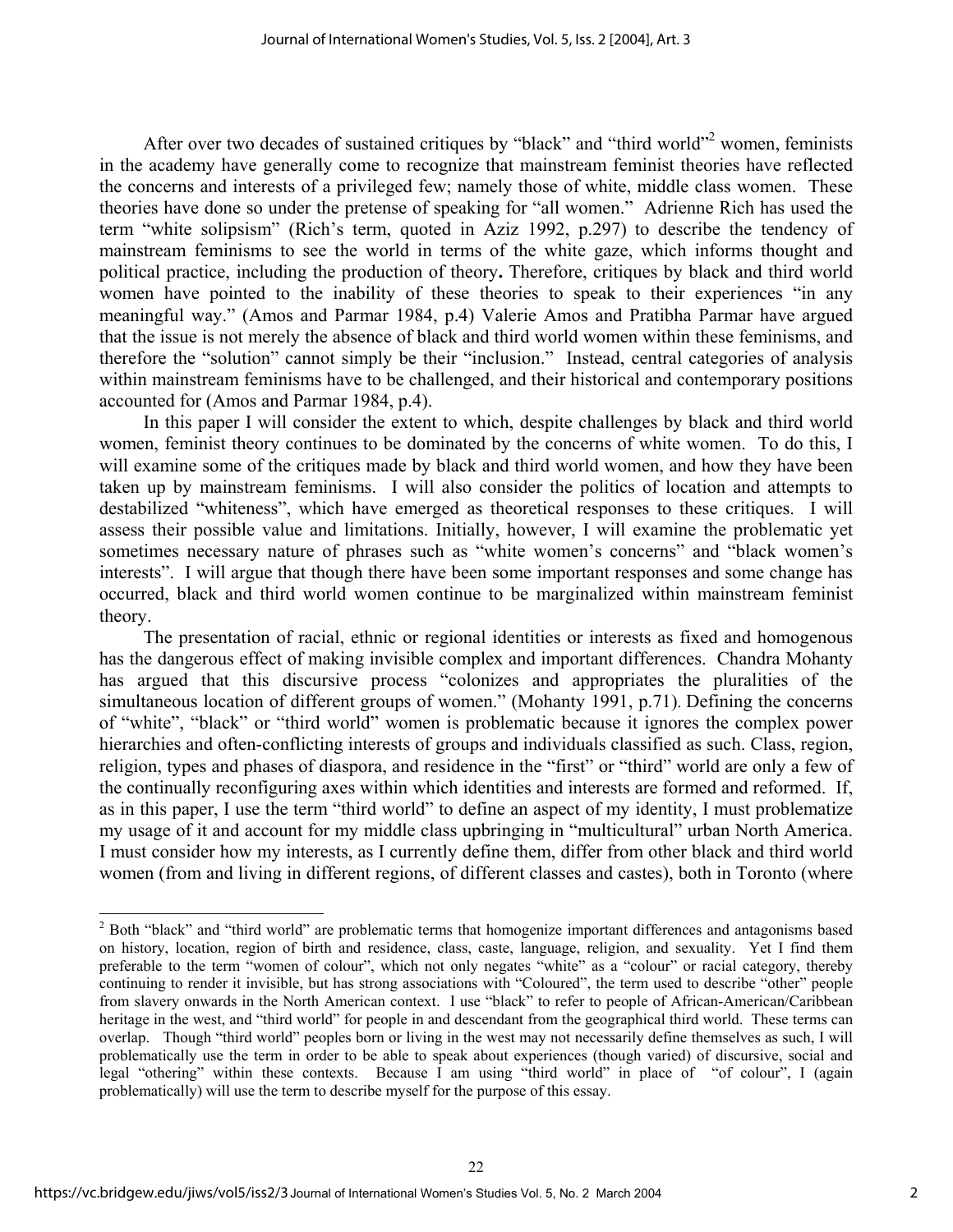I grew up) and New Delhi (where I was born). Living in a racist society may be cause for my definition (by self and others) as a "third world woman." However, my privileged class and geographical positionings mean that I, through my consumer choices for example, possibly harm the interests of black and third world women situated differently from me in complex ways. Interests cannot be defined through the reification of one aspect of a person's identity, because identity is performed, shifting, fragmented, filtered, interpreted, and composed of complex, overlapping and contradictory affiliations (Haraway 1991; Mohanty 1992; Brah 1996).

Any simple distinctions, therefore, between individuals defined as members of "powerful" or "powerless", "colonizing" or "colonized" groups are simplistic (Loomba 1998, p.105). Instead, it is important to analyze how the identities and group interests of colonized peoples were in many ways shaped by (and did not predate in any "pure" state) the historical and material processes of colonialism, just as the identities of those within colonizing nations were shaped by very different experiences of these process. Interests of "colonizer"/"powerful" and "colonized"/"powerless" are fragmented, interconnected and cannot be made transparent at will; they are historically produced through complex processes and exercises of power. Maria Lugones, speaking of the Hispana context, recognizes this when she asks; "Where do *we* begin? To what extend are our experience and its articulation affected by being a colonized people?" (Lugones and Spelman 1983, p.576).

Having destabilized homogenous definitions of group interests and identities, however, questions of how to go about discussing, theorizing, and organizing around patterns of material, social, political inequities remain. Gayatri Spivak has argued for the value of "strategic essentialism" and the use of the "necessary fiction" of "pure subaltern" consciousness which, not to be mistaken as universal truths, can be used as tools for critiquing dominant discourses for political ends (Gilbert 1997, p.88). However, Spivak strongly warns of the dangers of presenting strategic fictions as "Truths." Assumption of the role of "native informant" (Spivak 1999, p.169), and attitudes of "nativism" and "reverse ethnocentrism" (Spivak 1999, p.76) reify cultures and allow self-appointed "representatives" to define group boundaries and interests according to their own motivations. Thus, group boundaries must be presented as shape shifting, historically specific and responsive. They need to be reconceptualized: defined "not by common oppression so much as a common context of struggle and resistance." (Aziz 1992, p.295). Thus, while constructions of group boundaries and interests must be destabilized and accounted for, they can be useful political tools (Aziz 1992, p.304). It is with this understanding and for this reason that I attempt to use them in this paper.

Black and third world women have challenged mainstream feminism by demonstrating how issues that concern them have been rendered invisible or misrepresented, as well as the ways in which they have been depicted as objects to be rescued and spoken for. They have demanded recognition of the global imbalances in the postcolonial world within which mainstream feminist agendas are structured (Loomba 1998, p.230). They have insisted on a "history that takes black women as *subjects* and *agents* and not as victims." (Aziz 1992, p.292). Mohanty has used the term "third world difference" to describe "that stable ahistorical something that apparently oppresses most if not all of the women in these countries." (Mohanty 1991, p.54). She also points out how third world women are often written about in terms of "needs" and "problems," rarely emphasizing "choices" or freedom to act (Mohanty 1991, p.64). These images, by implicit contrast, present western women as "modern," "liberated" agents and western societies as more "advanced." This is evident in the ways that mainstream feminisms have fetishized issues such as arranged marriages, purdah, and female-headed households (Amos and Parmar 1984, p.11), as well as female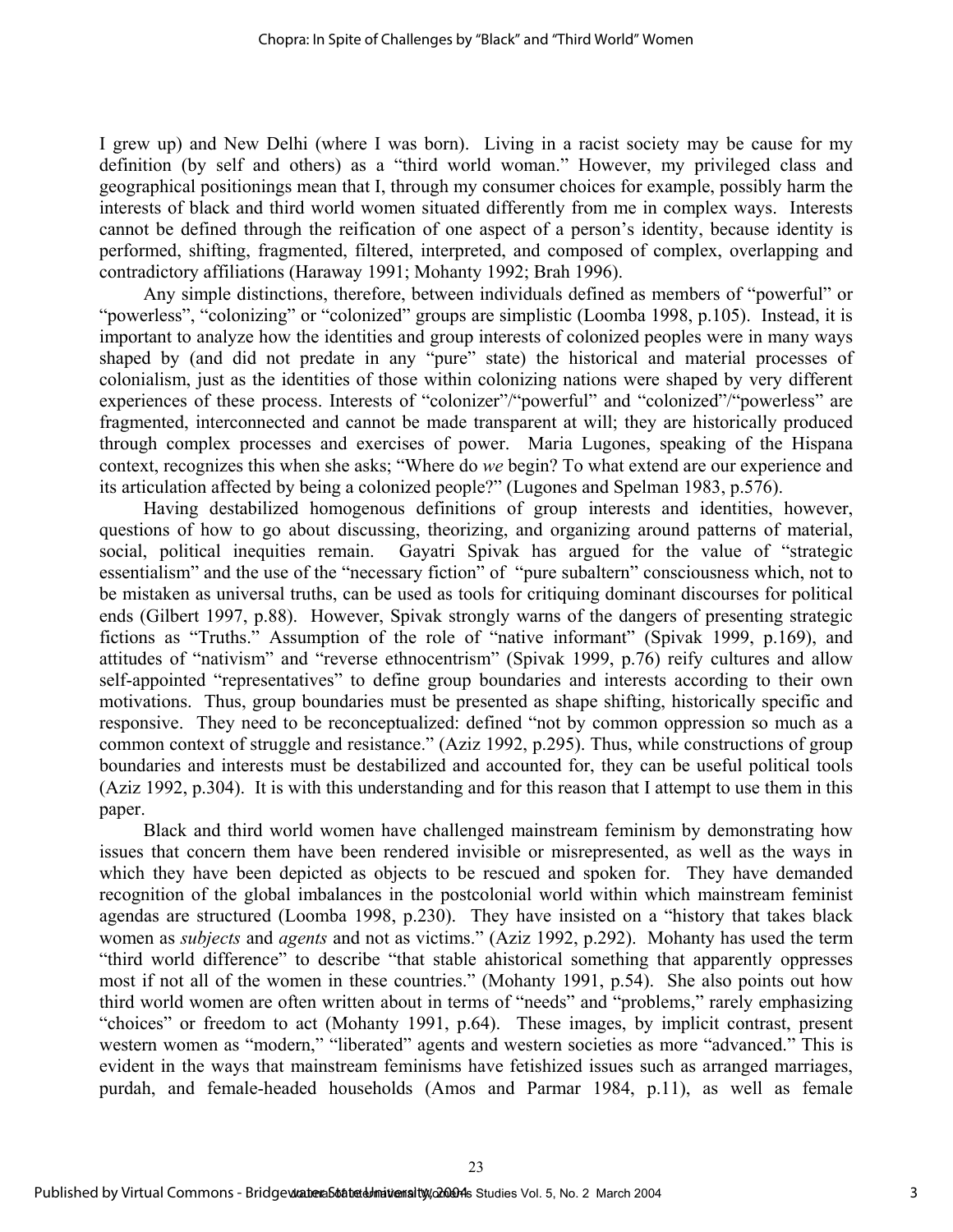circumcision, sati and practices of veiling. Such issues, removed from their historical, political and economic contexts, present "other" cultures as backward and inherently oppressive.

While certain issues have been seized upon and distorted by mainstream feminisms, others have been neglected. Amos and Parmar have argued that "the power of sisterhood stops at the point at which hard political decisions need to be made and political priorities decided." (Amos and Parmar 1984, p.4). Black and third world women's scholarship has demonstrated the legacy of racism within western feminisms, including the:

eugenicism in both the early and more recent birth control movements, the eager acceptance of the majority of the suffragettes of imperialistic nationalism, [and] the failure of anti-rape campaigns to challenge racist stereotypes of the sexuality of black men. (Bhavnani and Coulson 2001, p.66)

The ways advocates of reproductive rights have ignored the forced sterilization or testing of contraceptives on black and third world women, and theorists of the "welfare" state and "the family" have neglected racist immigration and welfare policies have also been critiqued. In the U.S. context as late as the mid-1980s, 25% of Native women and 10% of Native men had been sterilized without informed consent, the average life expectancy within their communities was 55 years and the average unemployment rate fell between 60-90% (Statistics as of 1986 in Gunn-Allen 2001, p.131). These issues and the people they directly affect have been and still are neglected and rendered invisible within mainstream feminisms. Again the question must be asked; whose concerns do mainstream feminsms reflect?

Mainstream feminist theories, with their distortions and exclusions, have informed media discourses and representations and state policies; thus they have had dangerous effects on the lives of black and third world women. In such a context, mainstream feminists have been criticized for seeking "to establish their authority on the backs of non-white women – determining for them the meanings and goals of their lives." (Ong 2001, p.108).

Critiques by black and third world women have resulted in the awareness of race and class as axes of identity and experience formation within mainstream feminisms. Another result of charges of racism and ethnocentricism has been an increase in attempts to include the "voices" and interests of "other" women. However, the ways in which their interests have been defined, and the spaces in which black and third world women have been able to speak, have reinforced their marginalization and ghettoization. Lectures and courses on "race", "development" and "postcolonial theory" have become spaces in which the works of black and third world women are most often read, and their concerns considered. While it is very important to address and theorize these issues, the danger of presenting them as the total sum of the concerns of all black and third world women must be recognized. Otherwise, this becomes another limiting and essentializing trope that ignores the complexity and heterogeneity of the interests, experiences and privileges of black and third world women. The limiting of the spaces where black and third world women are allowed to speak also implicitly depicts racism, (post)colonialism and "development" as the concerns solely of black and third world women in the west or "over there" in the "third world." As Charles argues,

 "[t]he minority self is placed in this ghettoized space where subjects of the dominant classes, castes, sexuality and colour can look at you, and if possible, 'help' you to fight against that which is silently deemed 'your problem.' (Charles 1992, p.33)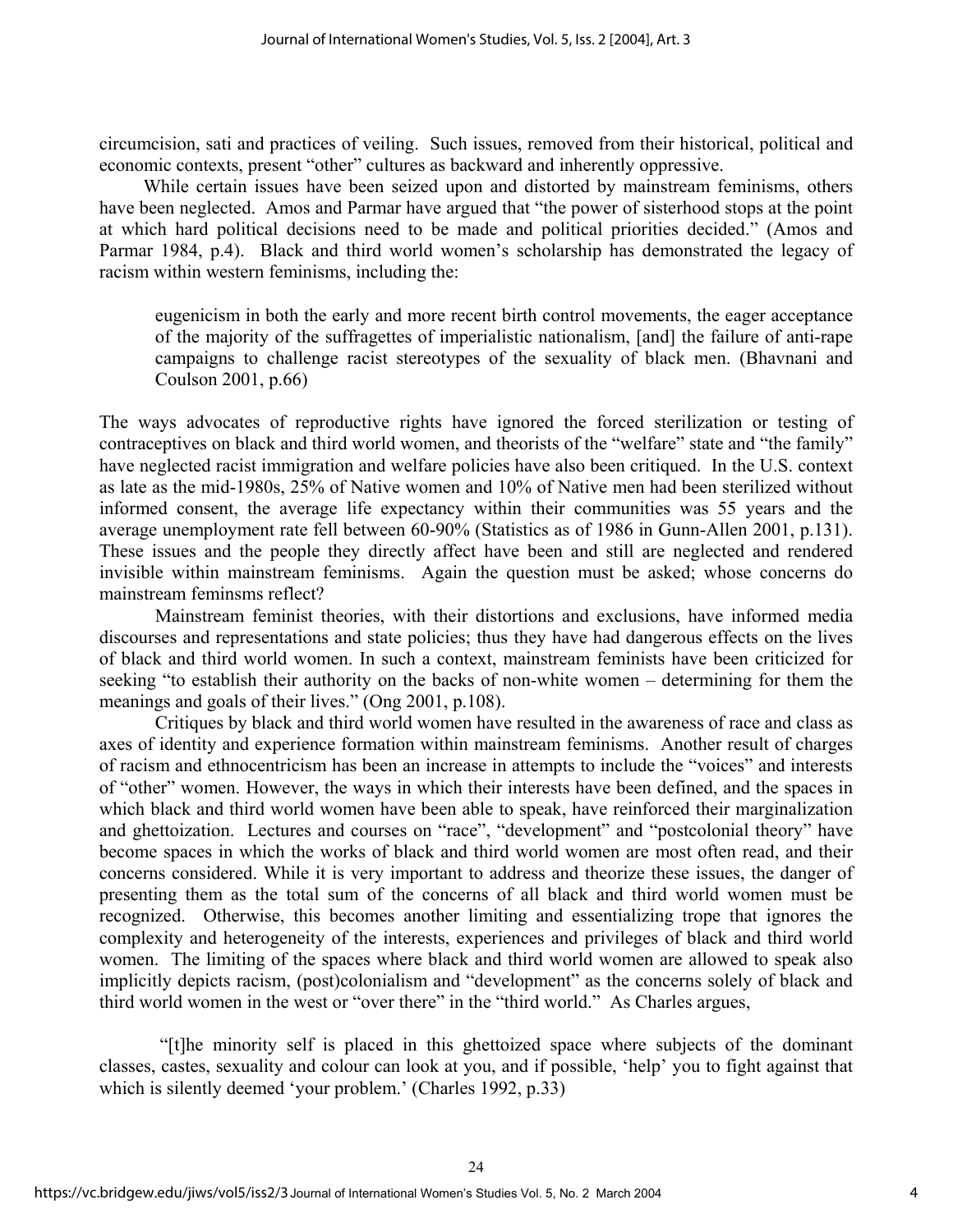The inclusion, in more than a token manner, of the scholarship of black and third world women on issues such as sexuality, politics, psychology and economics, has yet to occur. Irene Gedalof, writing at the end of the 1990s, states that "[w]hile there is much Western feminist scholarship that takes the situation of women in non-Western contexts as its object of inquiry," it is still:

rare for white Western women to do theory through an extended and detailed engagement with feminist scholarship emerging from non-Western contexts, or even from diasporic communities in the West." (Gedalof 1999, p.3)

This scholarship addresses a complex range of issues. It must be made visible and engaged with in order to challenge the ethnocentric concepts and marginalizing frameworks that still exist within mainstream academic feminisms.

Two theoretical responses within mainstream feminisms to the critiques of black and third world women have been the "politics of location," which emerged in the mid-1980s, and attempts to destabilize "whiteness" in the nineties. The "politics of location," a phrase coined by Adrienne Rich, emerged within the U.S. context. In her famous essay, "Notes Toward a Politics of Location," Rich stated that "a place on the map is also a place in history within which as a woman, a Jew, a lesbian, a feminist, I am created and trying to create." (Rich 1986, p.212). Rich acknowledged the dangers of speaking for "all women" and argued that feminist theories and theorists had to locate themselves and be accountable for the representations they produced. She locates herself in her body, the place where power relationships are most fundamentally experienced; she examines the privilege of "this white skin, the places it has taken me, the places it has not let me go." (Rich 1986 p.215). Rich's strong argument for location, though it failed to destabilize and therefore implicitly legitimized categories such as "white", "North American", and "woman", signified an important response within mainstream feminism to critiques by black and third world women. Her ideas have been further developed and problematized by feminists working in diverse contexts (Haraway 1991; Mohanty 1992; Kaplan 1994; Brah 1996).

While location can lead to more responsible and accountable theoretical work, it can becomes a form of "autobiographical narcissism"<sup>3</sup> when reduced to nothing more than a sentence or two about the different categories that compose a theorist's positioning. Rosie Braidotti's conceptualization of the "nomad" comes dangerously close to this. Though Braidotti alludes to the importance of location, she goes on to define her "nomad" as a "figuration for the kind of subject who has relinquished all idea, desire, or nostalgia for fixity." (Braidotti 1994, p.22). Her "nomad" travels freely and without care and "is only passing through." (Braidotti 1994, p.33). Braidotti not only romanticizes the "nomad," she fails to examine the position of privilege from which she speaks. She has been criticized for her failure to account for her position, as well as "how and why [her nomad] travels, where she comes from and what she takes with her" (Gedalof 1991, p.136). By failing to examine questions of location in her work, Braidotti "subtly reintroduces sameness in the name of difference, and hierarchy in the name of multiplicity" (Gedalof 1991, p.131). Thus, though location may represent an attempt to produce more accountable and responsible scholarship, if it is

l

<sup>&</sup>lt;sup>3</sup> Dr. Clare Hemmings' term used in a Gender Epistemologies and Research Methodologies class at LSE.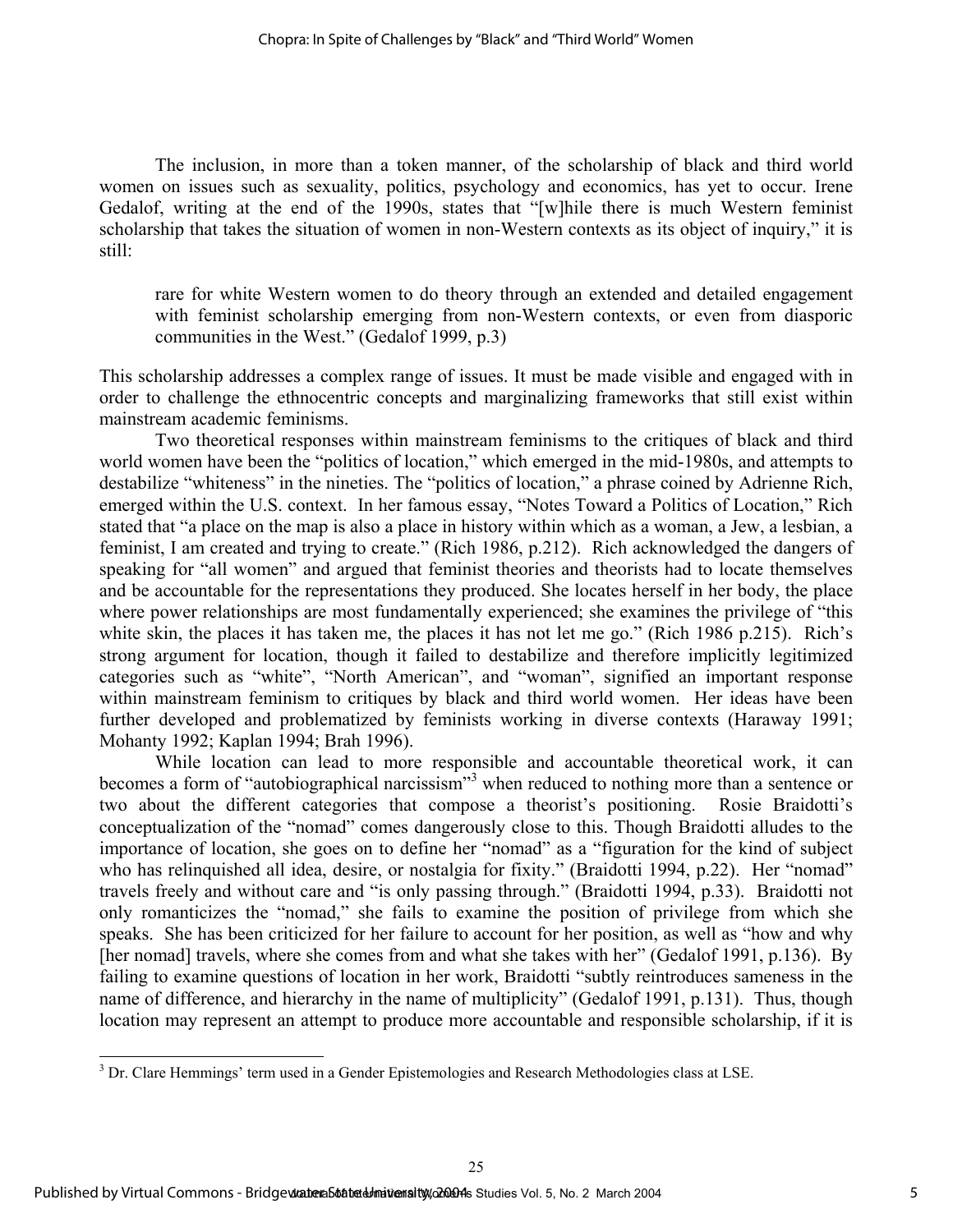not theorized, problematized and rigorously engaged with, location can have the same dangerous effects as universalizing theories that claim to represent the concerns of "all" women.

The interrogation of "whiteness" as a privileged yet unmarked racial "norm" is another response to the critiques of black and third world women. The failure to theorize "whiteness" has obscured power imbalances as well as the roles white women may play in the maintenance of racism. The use of terms such as "non-white" to describe black and third world people, position them as deviant from this "norm." The destabilization of "whiteness" has demonstrated that though it is a diverse and fragmented construct, "whiteness" still "allows for access to real privileges in social relations of persistent inequity, even when people are disempowered by gender and class." (Lewis and Ramazanoglu 1999, p.31). Thus, attempts to destabilize "whiteness" as a racial category represent an important development. Without corresponding and significant shifts in feminist power hierarchies, however, this response again risks being reduced to a narcissistic gesture – that of white women interrogating their "identities" while refusing to alter racist power structures which have allotted positions of privileged.

Elizabeth Spelman has argued that the very "language of inclusion" and the recognition of "difference" within mainstream feminisms have merely preserved the privileges they claim to challenge (Spelman 1990, p.164). She demonstrates how it is "difference" and not privilege that is generally conceived of as a "problem." (Spelman 1990, p.182). "Tolerance" of diversity, and recognition of the need to "include" "other" women are in themselves expressions of privilege, and imply the power to be intolerant and exclusive (Spelman 1990, p.182). Such language does not necessarily signify recognition of the need for any significant shifts in power within mainstream academic feminisms.

Thus, while phrases such as "black women's interests" and "white women's concerns" are problematic and need to be interrogated and accounted for, they may be necessary in order to articulate experiences structured by racist power hierarchies and to challenge these same hierarchies. Mainstream feminisms have misrepresented or neglected many issues relevant to the lives of black and third world women. By depicting these women as passive victims or as treating them as objects to be analyzed, mainstream feminists, by implicit contrast, have portrayed themselves as active subjects and authorities on the lives and interests of "other" women. Mary John, an Indian feminist, argues that western feminists need to "reconsider what they are out to learn from the distant places they visit" (Gedalof 1999, p.25). "Instead of developing ever more theoretically sophisticated twists on the cross-cultural construction of gender," John asks, "why not attend also to feminist voices from elsewhere?" (Gedalof 1999, p.25). Not only do these feminist voices need to be attended to; the spaces in which they are given salience and made visible must also be examined. While mainstream feminisms must address issues surrounding race, (post)colonialism and "development," these are not the only subjects are of interest or concern to the extremely heterogeneous group of women who fall under the problematic categories of "black" and "third world." To ghettoize women in these spaces continues to render their scholarship on a range of issues invisible. While the politics of location and attempts to destabilized "whiteness" represent important theoretical responses, unless rigorously engaged and accompanied with significant shifts in power, these developments may reproduce the dangers associated with racism and universalizing theories, while claiming to do the opposite. Change must go beyond token gestures; simply "adding" black and third world women to reading and course lists or conference panels does not reflect systematic change (Russo 1991, p.300). Such gestures can reinforce identity politics (by having *the* "non-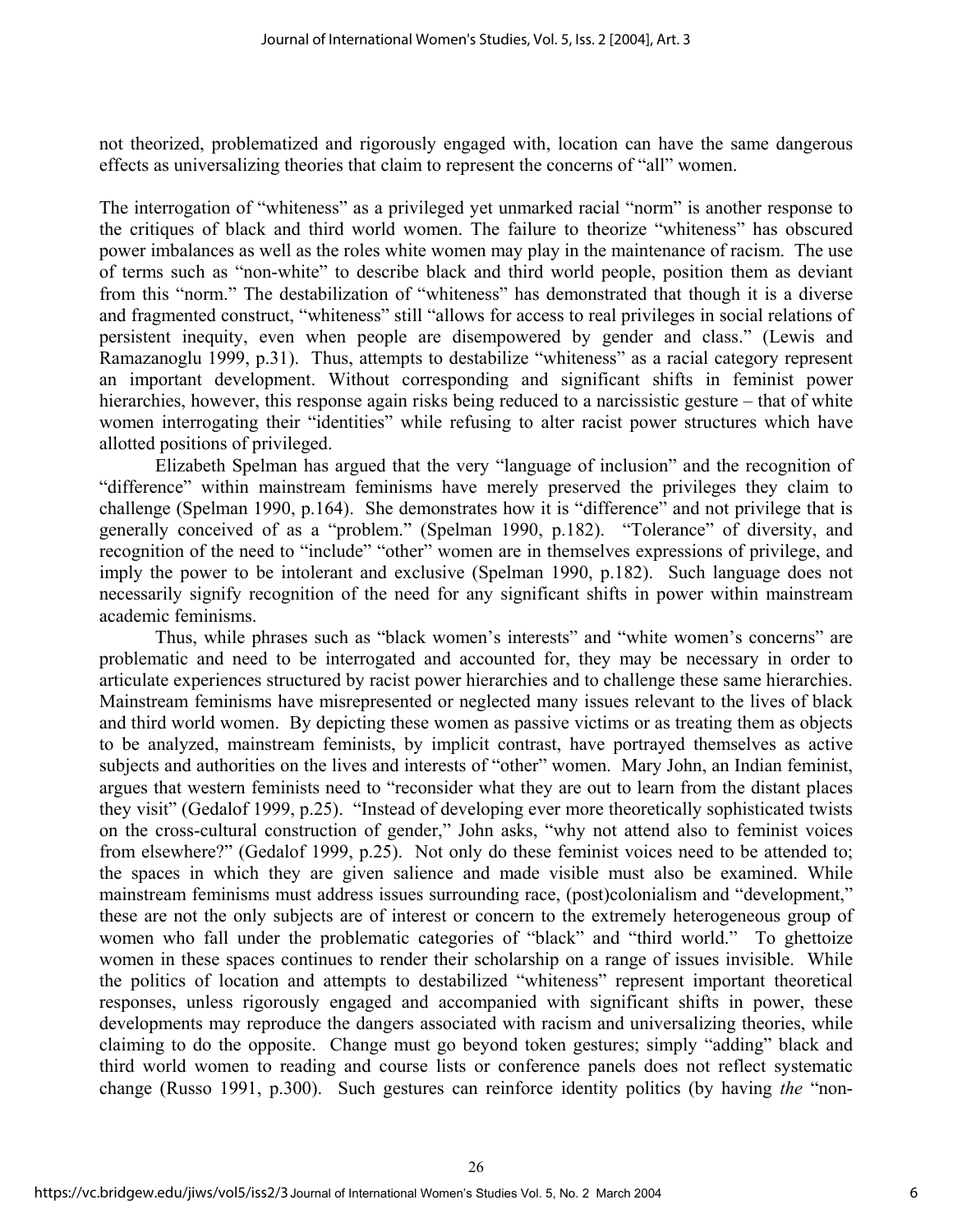white" woman speak for "her kind") while bolstering the false allusion that racism has been "solved" and exclusion is a thing of the past. Change must be reflected through the transformation of analytical categories (Bhavnani and Coulson 2001, p.67), and shifts in agendas and power hierarchies. Without these shifts, mainstream feminism will continue to reproduce theories that, "though unconsciously, risk exacerbating the problems of the third world gendered subject" (Gilbret 1997, p.76) as well as those of black and third world women in the west. Gayatri Spivak has demanded that:

the holders of hegemonic discourse…de-hegemonize their position and themselves learn how to occupy the subject position of the other rather than simply say … 'we are just very good white people, therefore we cannot speak for blacks.' That's the kind of breast-beating that is left behind at the threshold and then business goes on as usual. (Spivak 1999, p.87)

Significant change requires more than this, and is still very necessary if mainstream feminism is to build on important developments in order to reflect the interests of black and third world women.

# **Bibliography**

Amos, V. and Parmar, P. (1984) "Challenging Imperial Feminism" in Feminist Review 17 p.3-19 Aziz, R. (1992) Knowing Women: Feminism and Knowledge Oxford University Press: Oxford Bhavnani, K.K. and Coulson, M. (2001) "Transforming Socialist Feminism: the Challenge of Racism" in K.K.Bhavnani (ed.) Feminism and Race Oxford University Press: Oxford Brah, A. (1996) Cartographies of Diaspora – Contesting Identities Routledge: London Braidotti, R. Nomadic Subjects – Embodiment and Sexual Difference in Contemporary Feminist Theory Columbia University Press: New York Charles, H. (1992) "Whiteness – Politically Colouring the 'Non'" in H. Hinds, A.Pheonix and J. Stacey (eds.) Working Out – new Directions in Women's Studies Palmer: London Gedalof, I. (1999) Against Purity: Rethinking Identity With Indian and Western Feminisms Routledge: London Gunn Allen, P. (2001) "Angry Women are Building: Issues and Struggles Facing American Indian Women Today" in K.K.Bhavnani (ed.) Feminism and Race Oxford University Press: Oxford Haraway, D. (1991) Simians, Cyborgs and Women – the Reinvention of Nature Free Association Press: London Kaplan, C. (1994) "The Politics of Location as Transnational Feminist Critical Practice" in I. Grewal and C. Kaplan (eds.) Scattered Hegemonies – Postmodernity and Traditional Feminist Practices University of Minnesota: Minneapolis Lewis, B. and Ramazanoglu, C. (1999) "Not Guilty, Not Proud, Just White: Women's Accounts of their Whiteness" in H. Brown et al (ed.) White? Women – Critical Perspectives on Race and Gender University of York Press: York Loomba, A. (1998) Colonialism/Postcolonialism Routledge: London Lugones, M. and Spelman, E. (1983) "Have We Got a Theory for You! Feminist theory, Cultural

Imperialism and the demand for 'the Women's Voice'" in Women's Studies International Forum 6, 6.

Mohanty, C.T. (1992) "Feminist Encounters: Locating the Politics of Experience" in A. Phillips and M. Barrett (eds.) Destabilizing Theory: Contemporary Feminist Debates Polity Press: Cambridge